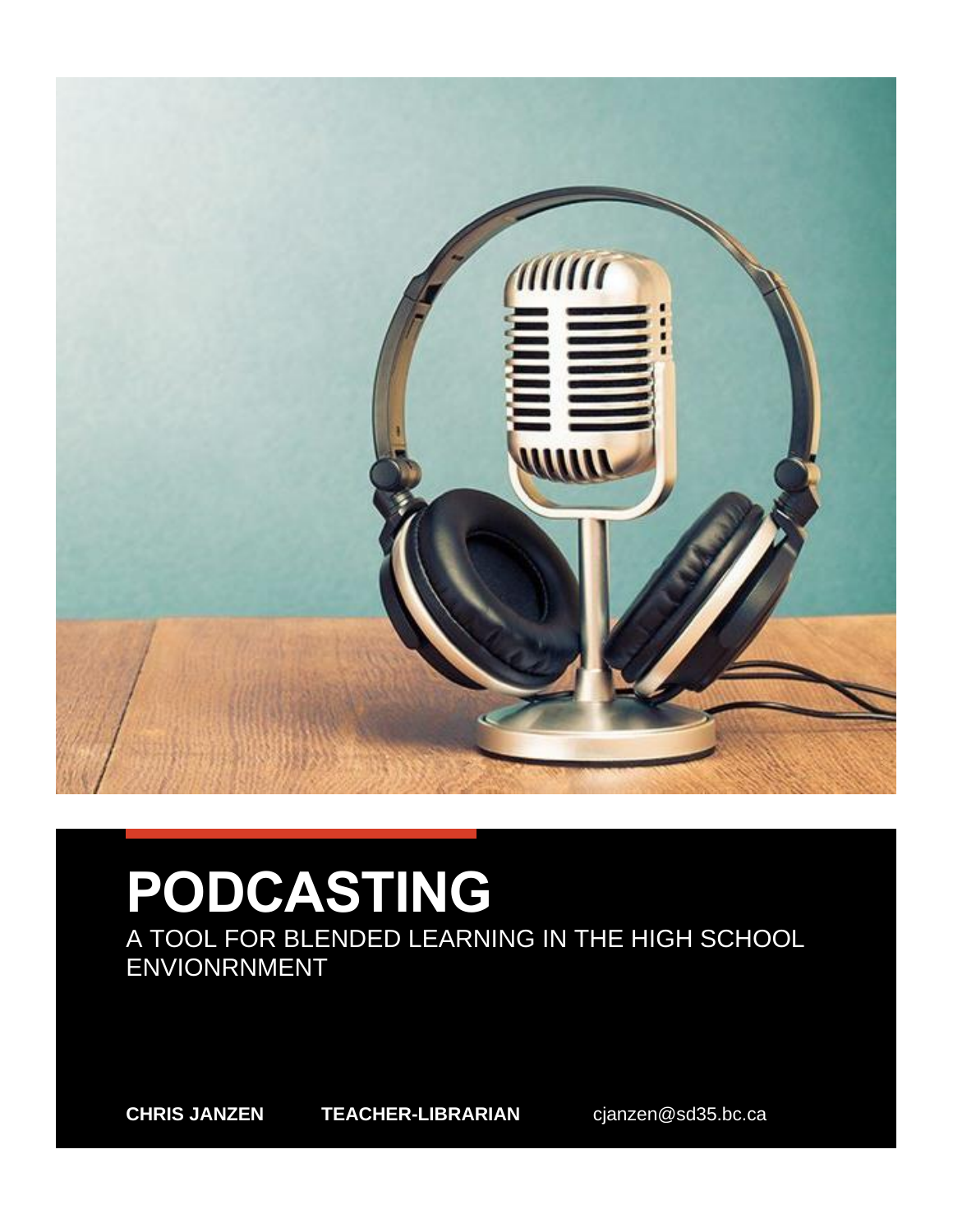### **I'M LISTENING – TEACH TO LISTEN**



Figure 1 – Listening is an age-old skill – it is the influence of podcasting technology that teachers and students perceive as a valuable gateway for learning (McGarr, 2009).

### **WHY PODCASTING?**

The school environment has drastically changed in the past few months due to COVID restrictions yet reflects a long-standing undertone necessary in reassessing the impact of current teaching practice. Online learning models have existed in the BC Education K-12 system for many years, but the current crisis illustrates the need for educators to seek innovative methods for reaching learners with meaningful learning.

However, it is the combination of re-designed curriculum, technology, and future social demands indicating that this is a pivotal moment of growth for education. This is especially evident in *how* learners are taught - not content and skills only, but the application of student knowledge for real-world scenarios. Hence, podcasting is a representation of modern learning providing meaning learning through a variety of modalities in a society where learning takes place anytime, anywhere (University of Buffalo, 2017). Thus, podcasting becomes a practical form of *blended learning*.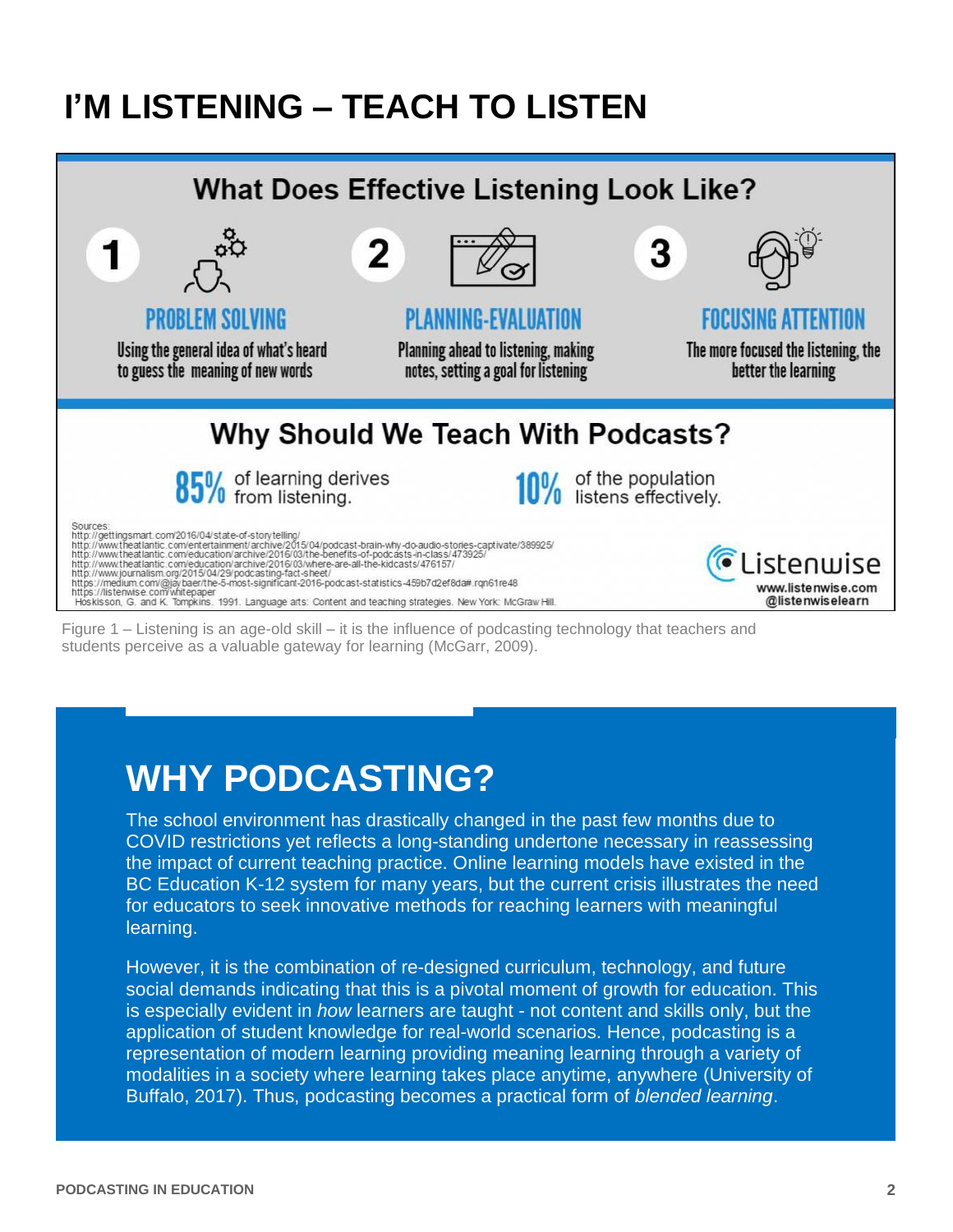# **BLENDED LEARNING AS A SUCCESFUL APPROACH TO EDUCATION**

#### **Blended Learning as an Interaction Enhancer**

*Blended Learning* as a combination of face-to-face and digital interaction provides an augmentation of the learning activity, as students relate with content and skills on-demand and repeatedly, enhancing learning (Popova & Edirisingha, 2010). Thus, learners consume information as it suits their learning style and processing.

### **Blended learning is...**



a formal education program in which a student learns at least in part through online delivery of content and instruction with some element of student control over time, place, path, and/or pace

#### and



at least in part at a supervised brick-and-mortar location away from home.

**Figure 2 – The definition of Blended Learning redefines the learner's interface with knowledge – podcasting as a reflective tool of critical thought curating student thinking within the digital structure (Horn & Stalker 2012).**

#### **Blended Learning as a Collaboration Medium**

Due to the nature of podcasting being a conversational medium, not just monologue-driven, this defines active learning through a team creation, participation, and collective reflection model (Downes, 2005) for learners. Moreover, the emphasis is put on to the learning process rather than quality of podcasts (Downes, 2005). Using this learning tools, students are encouraged to work with greater autonomy and empowerment.

#### **Blending Learning as a Participatory Learning Tool**

Podcasts by their nature require a connection to an audience, therefore, the grater learning community. The personal elements of a podcast, feedback from their audience (asynchronous or synchronous), and social connections increase student ownership and pride due to broader visibility of their work (Sprague & Pixley, 2008).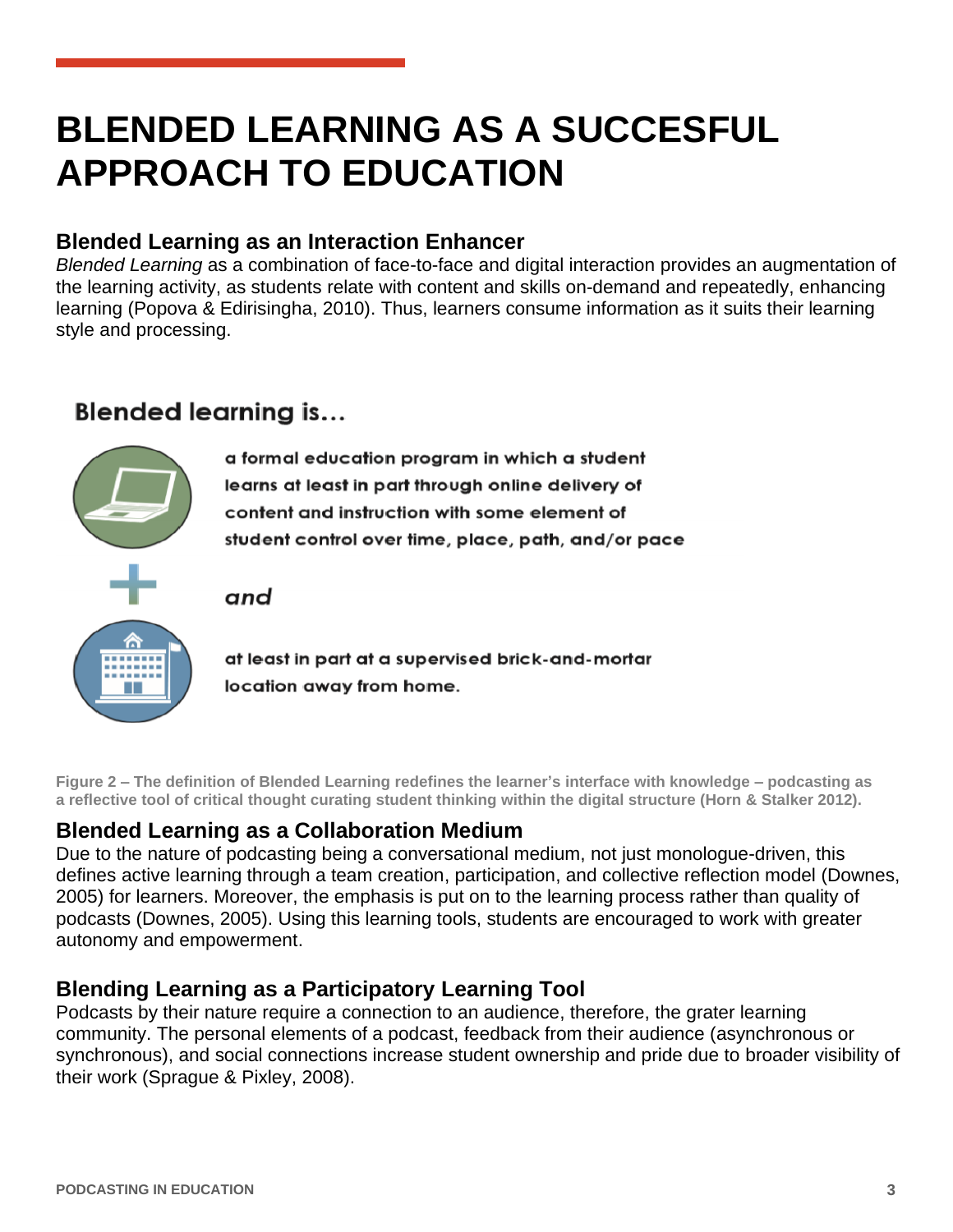# **WORKING WITHIN THE CURRICULUM**

As per the BC Curriculum re-design, technological applications are part of the expression of learning for any subject (BC Digital Literacy Framework 2014). Educators are encouraged to reinvigorate their practice through the infusion of technological elements through a movable scale (Substitution, Augmentation, Modification, and Redefinition – SAMR).

Podcasting is a recognized form of technology that moves learning along the SAMR model of transforming education. Focusing on the "4C's" (Creativity, Collaboration, Communication, Critical Thinking) while using the SAMR model falls under the guiding framework of [BC's Digital](https://www2.gov.bc.ca/assets/gov/education/kindergarten-to-grade-12/teach/teaching-tools/digital-literacy-framework.pdf)  [Literacy Reference](https://www2.gov.bc.ca/assets/gov/education/kindergarten-to-grade-12/teach/teaching-tools/digital-literacy-framework.pdf) for use in every class and grade level as per the redesigned curriculum (see Figure 4).

#### **Podcasts Work in Every Subject and Grade Level**

Samples listed below for Grade 8-12 subject:

#### **Research -**

locates, organizes, analyzes, evaluates, synthesizes, and ethically uses information from a variety of sources and media (Gr. 10-12) **Critical Thinking, Problem Solving, and Decision Making**  uses digital technology to identify and define authentic problems and significant questions for investigation. (Gr. 6-9)

#### **Creativity and Innovation -**

understands how meaning is produced through multimedia (text, images, audio, video) and how culture is produced through the Internet and social media in particular. (Gr. 10-12)

#### **Digital Citizenship -**

can identify and participate responsibly in online networks that foster positive community. (Gr. 10-12)

#### **Communication and Collaboration -**

uses digital media to be part of a community. (Gr. 10-12)

**Technology Operations and Concepts -**

transfers current knowledge to learning new technologies. (Gr. 10-12)

#### **PHE 10 –**

*Explore and describe personal identities including social and cultural factors through a conversational podcast show.*

#### **Foundations of Math 11 –**

*Explain and justify mathematical ideas and decisions in many ways by creating a panel of "specialists" to discuss the math topic.*

#### **CLC –**

*Reflect on experiences in school and out of school, assess development in the Core Competencies, and share highlights of learning journey, as an episodic interview podcast.*

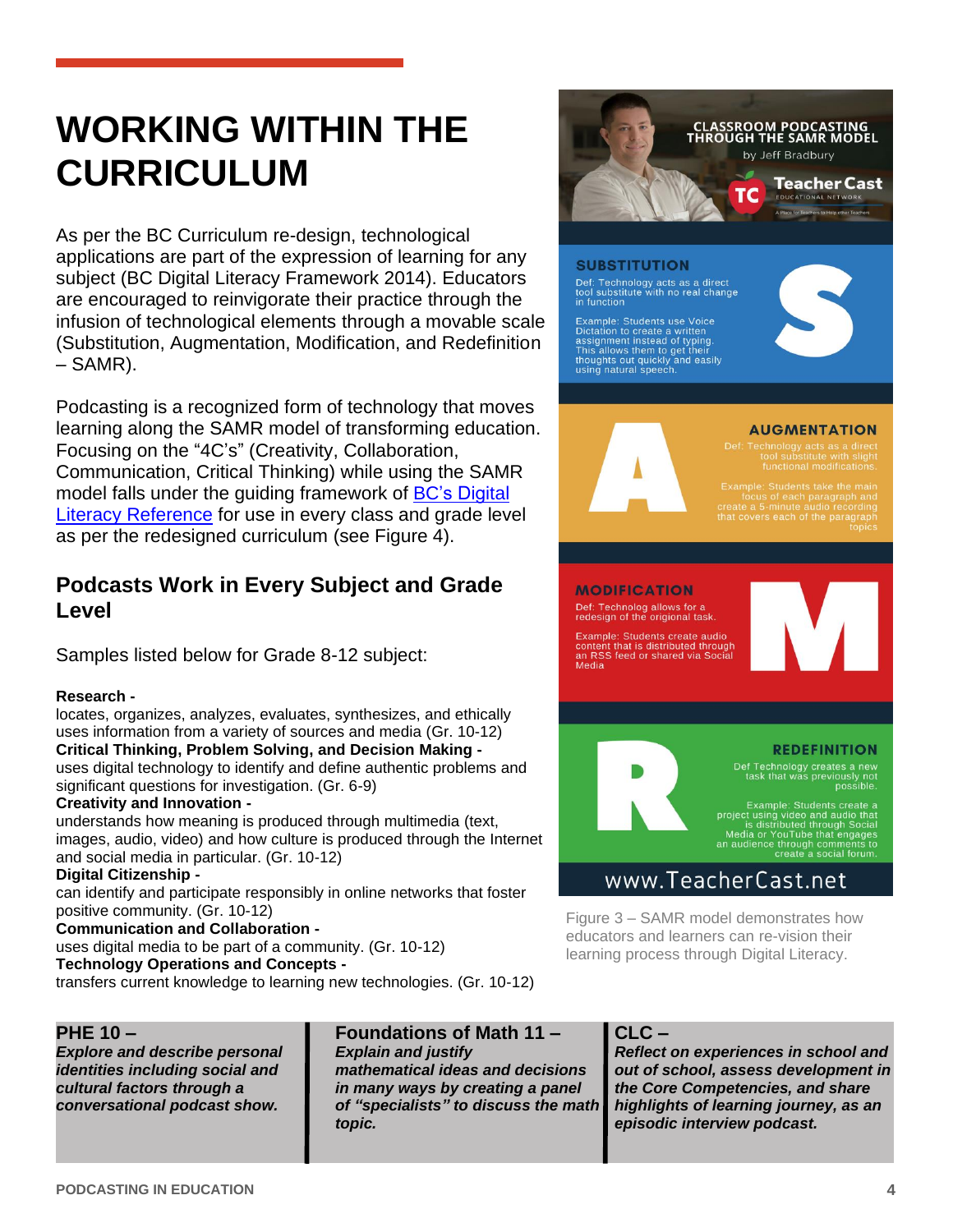

Figure 4 – BC-s Literacy Framework is the "how' and "why" for educators incorporating Digital Literacy.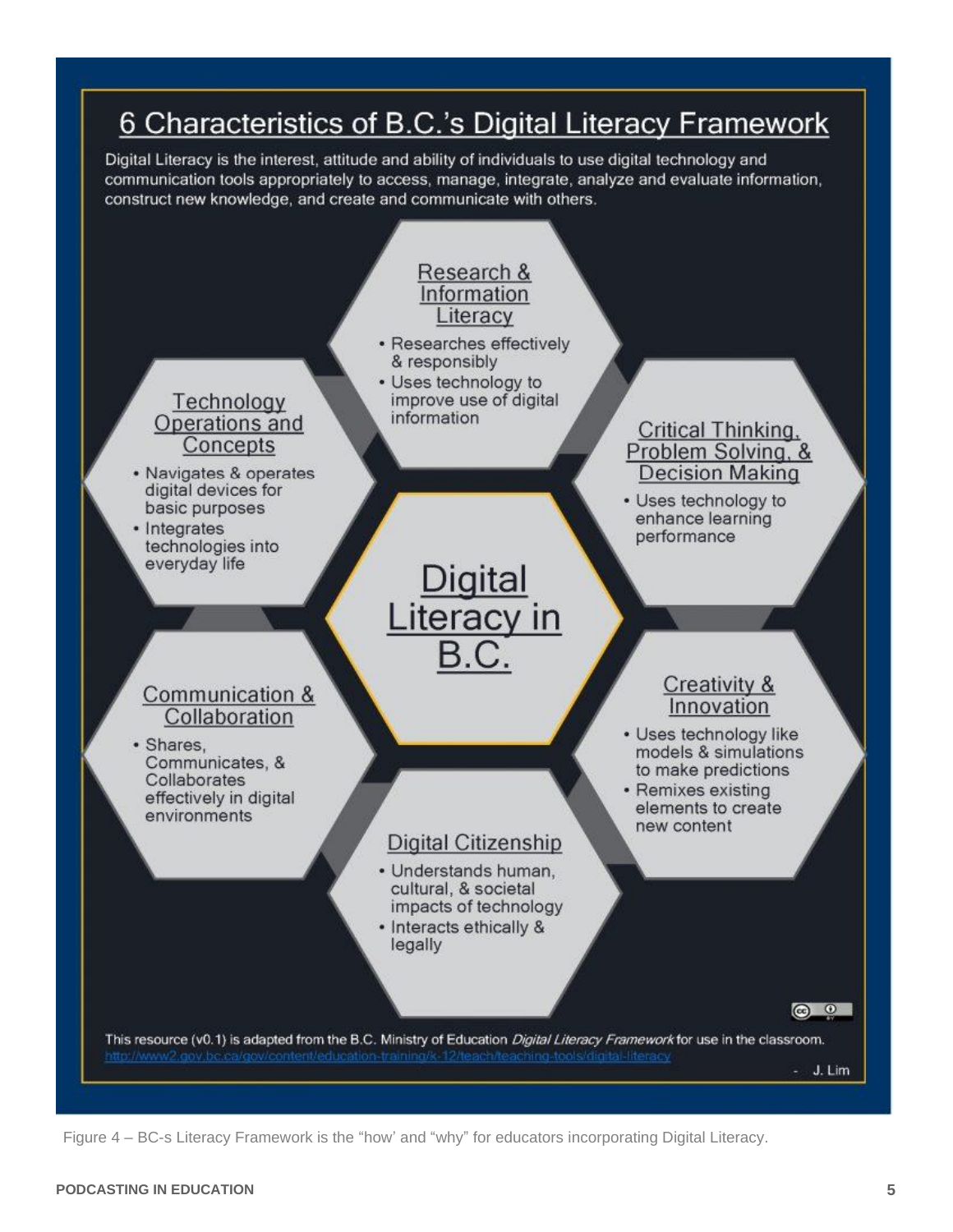# **EQUITY IN ACCESS FOR ALL – THE LIBRARY AS A PLACE FOR PODCASTING**

The library is a natural fit for podcasting as a creative, productive component of learner engagement with research and production evidence *of* and *for* learning. Moreover Podcasting, listening to information is in alignment with creating UDL implementation in classrooms.

Precedent has been set for libraries to engage their patrons in using digital literacy as part of the library programming (virtually or face-to-face). Examples of modern technology integration can be found at the [Vancouver Public Library Inspiration Lab.](https://www.vpl.ca/inspirationlab)

### **Teaching students to podcast empowers them to share their unique perspectives and fresh ideas with the world**



The *Walnut Grove Library Learning Commons* is an ideal location for an open-access podcast studio. Outside of COVID-designated areas, any educator, class or student can book the space for production and post-production work in a safe and well-monitored environment. The library would create podcast workshops for educators and learners to understand how to create a podcast and how it differs from simply recording your voice.

**A bookable calendar system** would allow users to book the space through the library and decide on the level of additional assistance they need. Podcasts can be posted on the Walnut Grove Library site (behind a password-protected wall if necessary), on a TEAMs channel for sharing in classes or across the district, or on a third-party online site for non-school or educator-only content.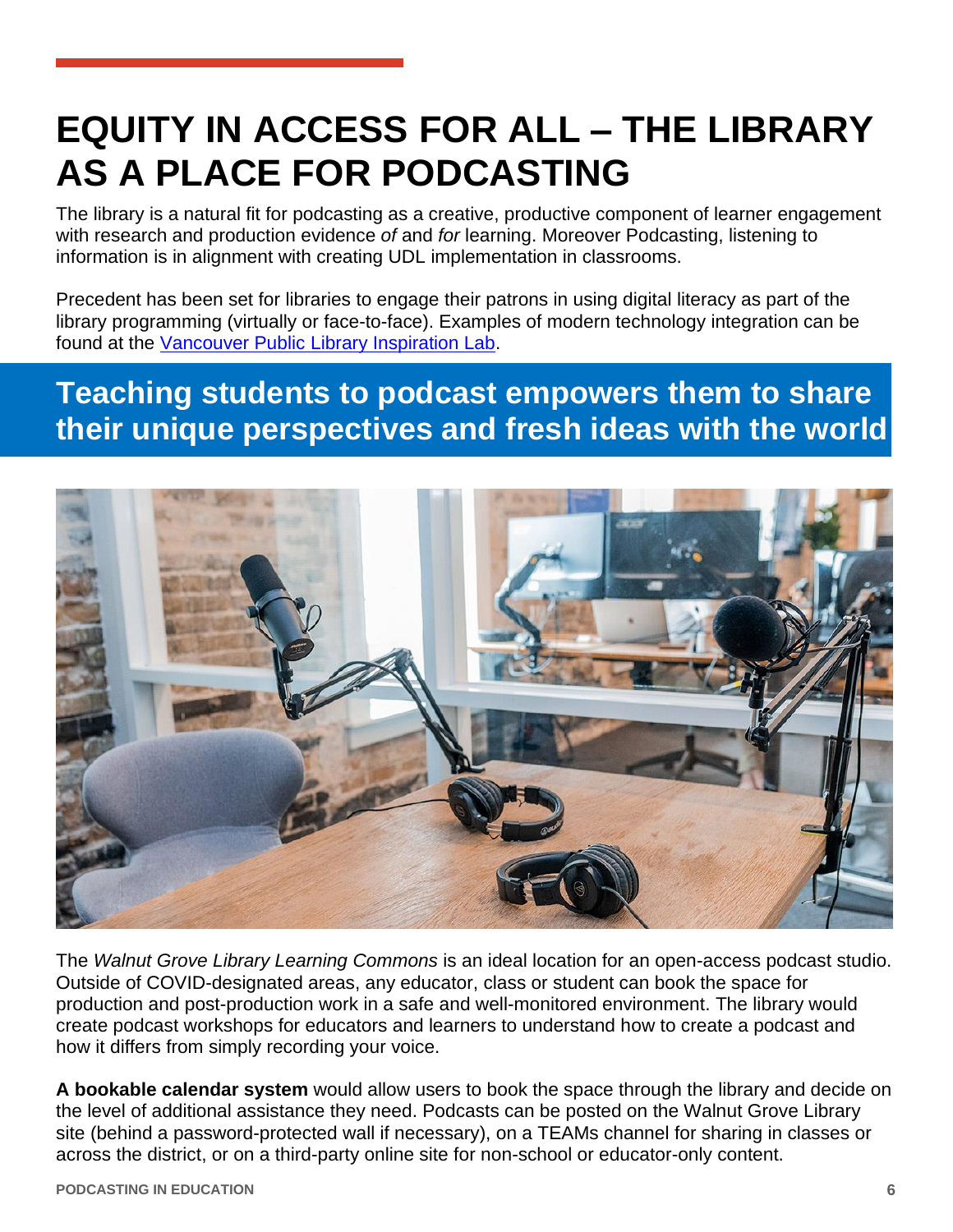# **WORKING PODCASTS INTO CLASSROOMS**

Working with the library, a podcast library available through the library website would include shows developed by students and educators, but also third-party podcasters from around the world. The intent is to provide as globalized a collection of shared podcasting shows as possible.

The library would directly promote the use of the podcast booth through workshops and collaboration to demonstrate its uses, how-to's, and advanced video/podcasting (vodcasting) techniques and pedagogy.

Assessment of this studio will include annual audits on use and future expansion.

There are many types of podcasts and techniques that could work into any classroom scenario:

#### Educator/Leaner developed podcasting:

- **Delivering Supplemental Information** extra lectures to fully comprehend a topic
- **Deliver Project Presentation** video podcasting of actual presentations or podcasting with video recording
- **Creating a library for future learners** developing a library archive of podcast shows for educators and learners using podcasts as learning tools (tips, tricks, advice, etc.)
- **Interview a Speaker or an Expert** recording time with an expert either face-to-face or virtually
- **Creating Real-life Observation Documentaries** recording discovery-type documentaries either in-studio or in-field
- **Newsletter Distribution** adding podcasts to newsletters for parents/staff/students embedded into pdf documents or in the school website.
- **TTOC notes** teachers leaving a lecture or other important instructions through TEAMS
- **Responsive Education** allowing a personal connection, listeners can send in questions for the podcaster(s) to respond to in a following episode.

#### Third-party podcasts:

**Engaging information** – learners being updated with current, topical information and insights for classroom use

**Professional development** – educators using podcasting as part of professional development through self-directed or administration-suggested options.

**Breadth and depth of content** – podcasting can provide information in further depth and over crossdisciplinary lines interviewing experts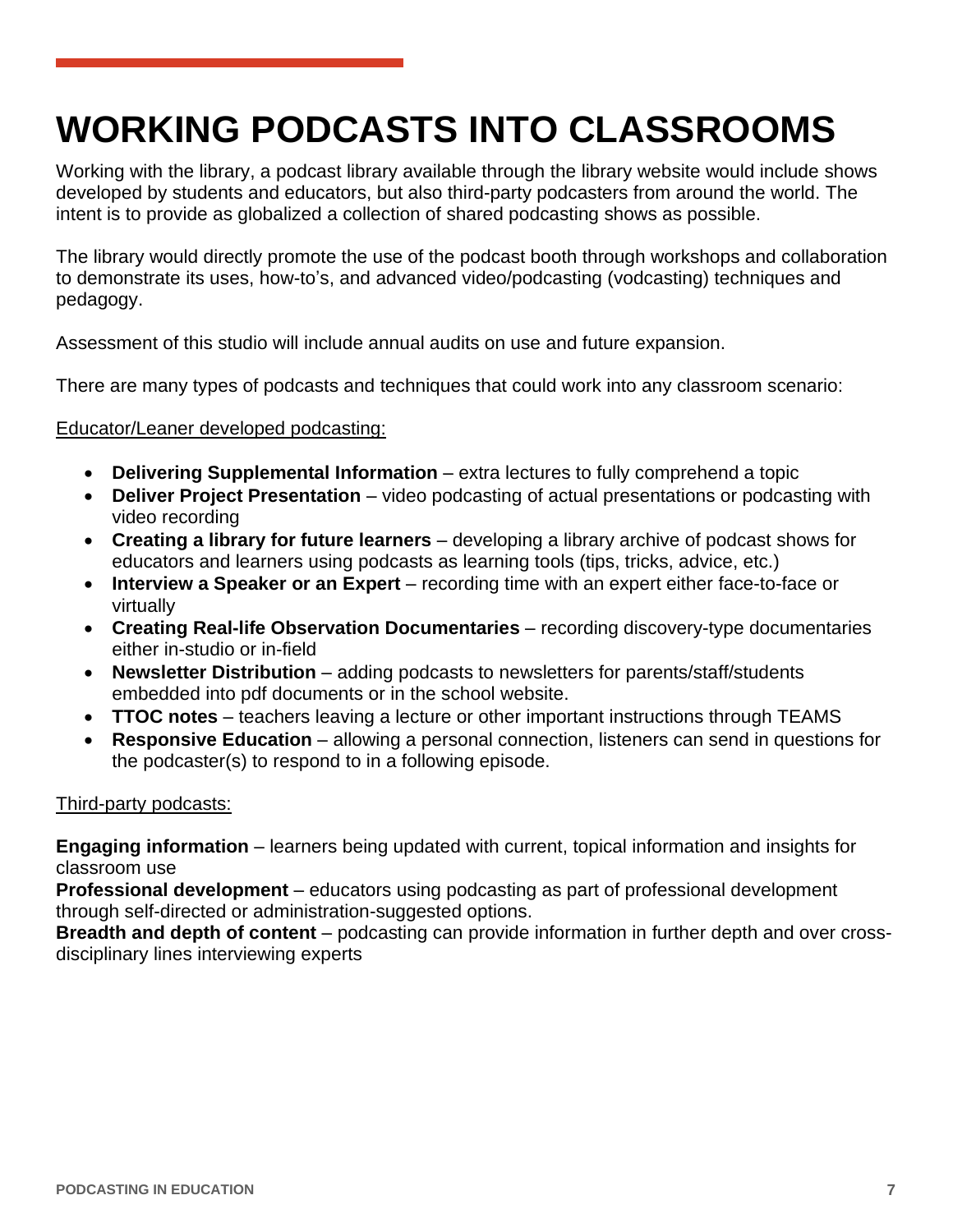### **Appendix A – Suggested Podcast Resources**

Teaching Podcasting:

Teaching Podcasting: A Curriculum Guide for Educators <https://www.npr.org/2018/11/15/662116901/teaching-podcasting-a-curriculum-guide-for-educators>

Educational Podcast Structure <https://improvepodcast.com/educational-podcast/>

CBC Podcasts in Class <https://www.cbc.ca/radio/podcastnews/cbc-podcasts-in-class-new-resources-for-teachers-1.5264962>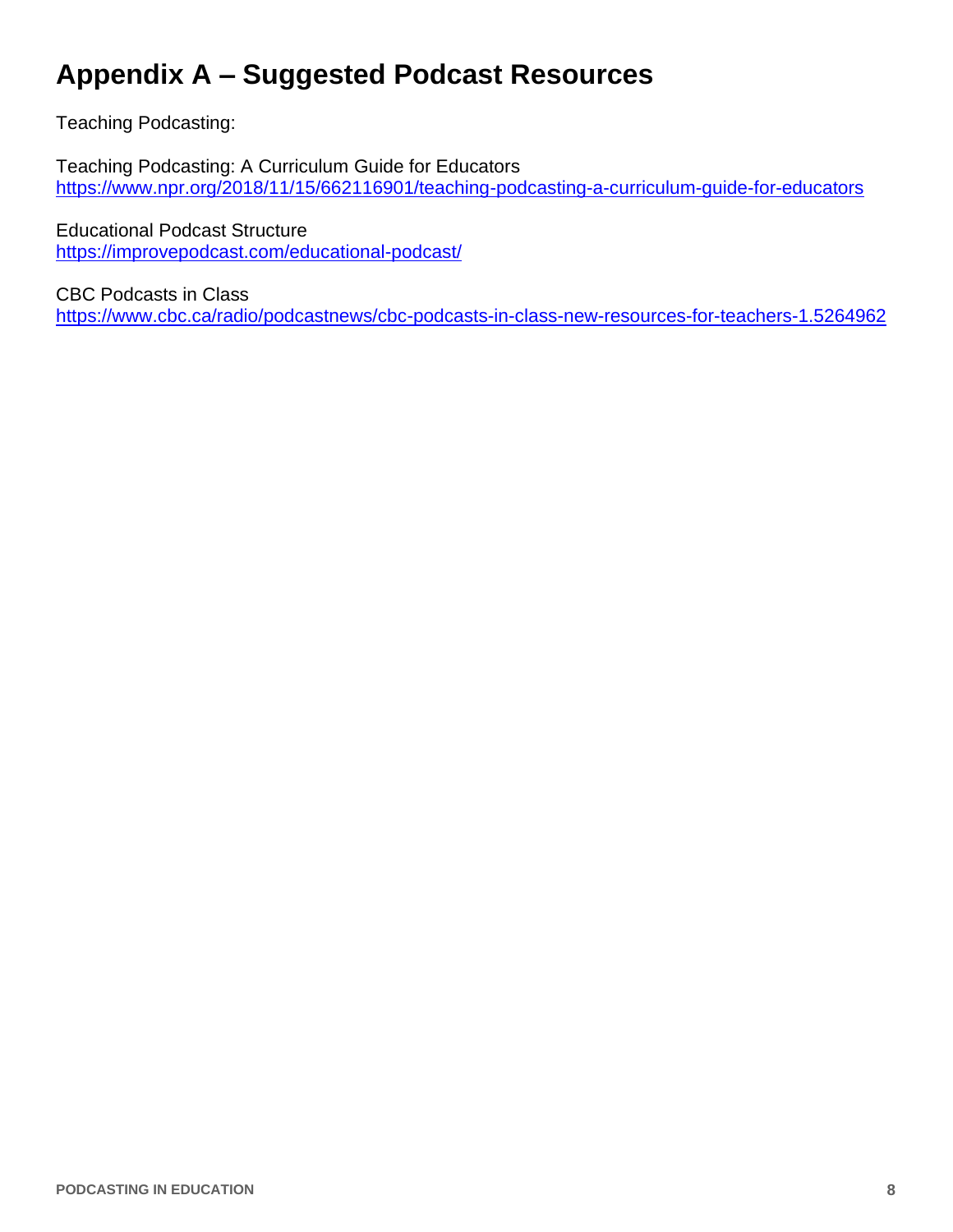### **Appendix B – Suggested Educator Podcasts**

#### Canadian Content

Teachers on Fire – roundtable of educators on current educator topics <https://www.youtube.com/channel/UCFDPjkAn7lZb-rahyVDttKA>

The Cult of Pedagogy – strategies for teaching, classroom management, education reform, educational technology. <http://www.radio-canada-online.com/podcasts/the-cult-of-pedagogy-podcast>

MindshareLearning – Technology and Education <https://mindsharelearning.ca/>

#### American Content

Teach Better Podcast – a general educator channel <https://teachbetter.co/>

Dave Schmittou – reflecting on our teaching practice <https://anchor.fm/david-schmittou>

Joshua Stamper – increasing leadership capacity <https://joshstamper.com/>

Adam Welcome – Educator giving resources to become an inspiring educator <https://mradamwelcome.com/>

Additional Podcasts <https://www.weareteachers.com/must-listen-podcasts/>